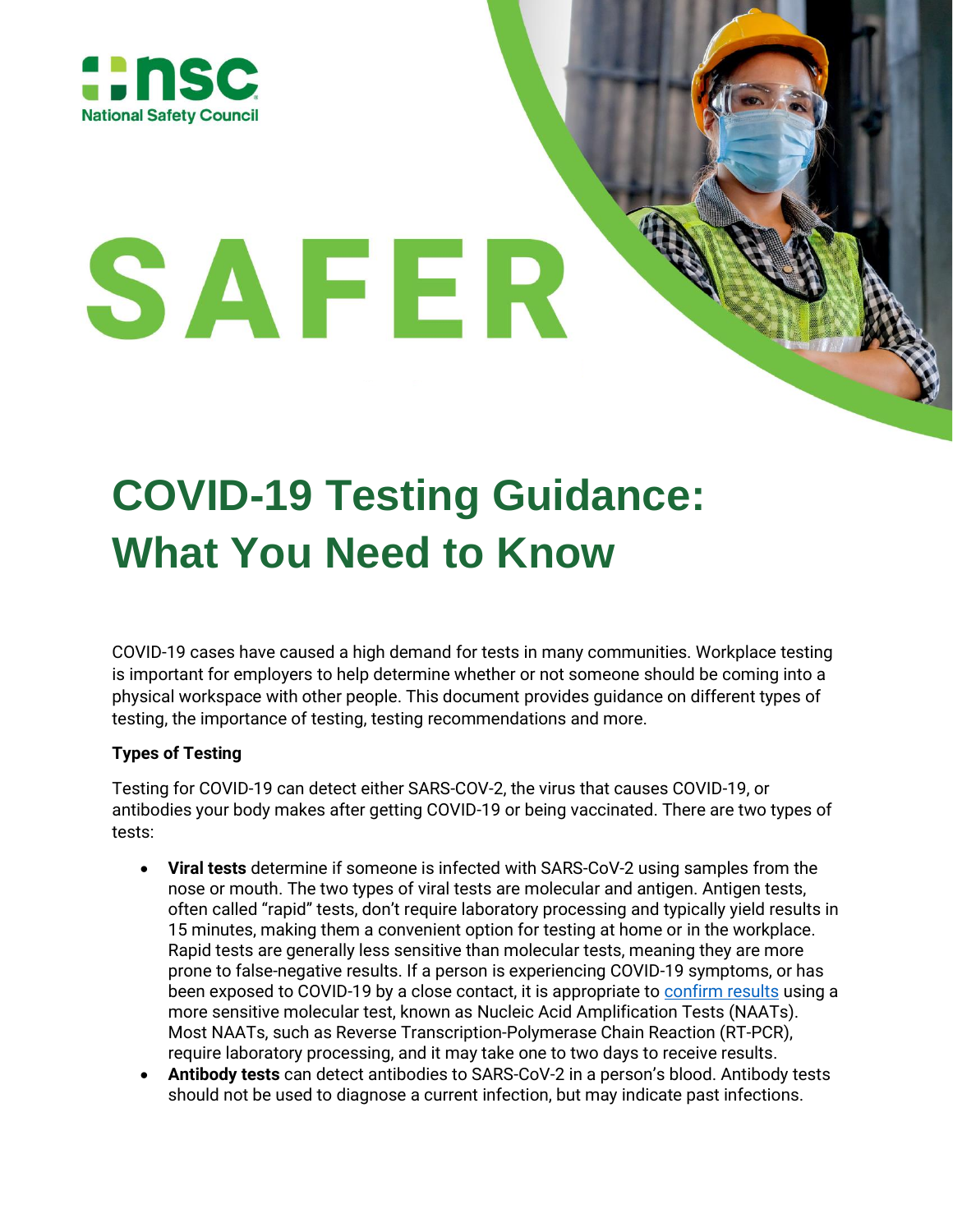# **SAFER**

### **Reasons for Testing**

The Centers for Disease Control and Prevention (CDC) [recommends](https://www.cdc.gov/coronavirus/2019-ncov/symptoms-testing/testing.html) individuals with COVID-19 symptoms get tested at least five days after known or suspected exposure to COVID-19, before and after travel, or for screening purposes. Employers are encouraged to test unvaccinated individuals for infection at least once a week.

After a positive test, the CDC recommends the person isolates for five days (day one is the first full day after symptoms develop). After a five-day isolation period, if the person has no fever or other COVID-19 symptoms, they can resume activities as usual if they are able to wear wellfitting masks around others at work, home and in public for five additional days. If the employee is fever-free and has access to a rapid antigen test, the [safest approach](https://www.cdc.gov/coronavirus/2019-ncov/your-health/quarantine-isolation.html#isolation) is to retest after the first five days of isolation. When it is safe to end the isolation period, the individual should wear well-fitting masks around others for five days. During that time, the mask should not be removed in the presence of others. For example, employees returning to work after an isolation period should avoid eating and drinking in common areas, such as shared break rooms.

#### **Testing Results**

If one is exposed to COVID-19, but tests negative for the virus, one should not assume they are COVID-19 free. This person could test negative and still have the virus if they are in the early stages of infection. Following a negative test, that individual should continue to watch for symptoms such as cough, shortness of breath, loss of sense of taste or smell, muscle pain, etc.

Genetic mutations in the virus that causes COVID-19 can also complicate testing, potentially increasing the likelihood of false-negative results. Evidence suggests that antigen tests may be [less sensitive](https://www.fda.gov/medical-devices/coronavirus-covid-19-and-medical-devices/sars-cov-2-viral-mutations-impact-covid-19-tests#omicronvariantimpact) in detecting the Omicron variant, potentially leading to more frequent falsenegative results since Omicron became the dominant strain in the U.S. If a person has COVID-19 symptoms and tests negative using a rapid antigen test, it's [recommended](https://www.cdc.gov/coronavirus/2019-ncov/lab/resources/Antigen_Testing_Algorithm_2020-12-14_v03_NO_DRAFT_SPW_508.pdf) they get a molecular test (NAAT) to confirm the result. Follow-up NAATs are not necessary to confirm positive rapid test results when a person is experiencing COVID-19 symptoms since false-positives are extremely rare.

#### **Employer Recommendations**

The National Safety Council recommends employers continue to act in accordance with recommendations previously released through the *SAFER* initiative, including:

#### **1. Have a testing procedure in place**

- **a.** Determine how often to test workers. Will your business require all workers to get tested weekly? Will vaccination status be a factor in testing requirements?
- **b.** Determine how workers will receive tests. Will you provide at-home tests, or will workers have to make appointments to get tested? How can your business help remove barriers to getting workers to testing appointments?
- **c.** Define follow-up procedures after negative test results. What follow-up procedure will be used if a worker experiences COVID-19 symptoms but tests negative? What if they test negative following a confirmed exposure?